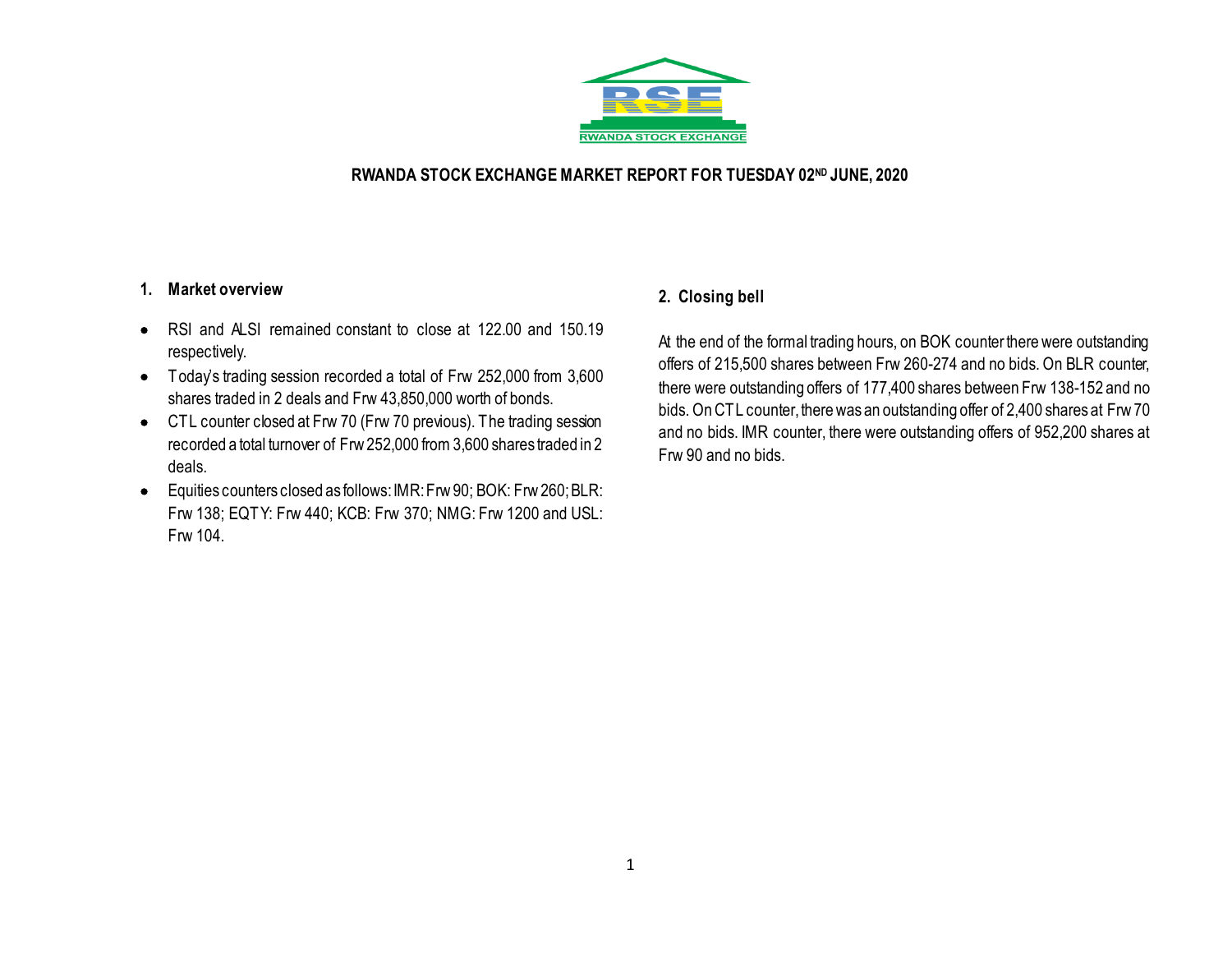#### **3. Equities Market on 02/06/2020**

| <b>ISIN-CODE</b>    | <b>Stock</b> |                    | Past 12<br>months | <b>High</b> | <b>Today's session</b><br>Low | <b>Closing</b> | Prev. | Change  | <b>Volume</b> | Value   |
|---------------------|--------------|--------------------|-------------------|-------------|-------------------------------|----------------|-------|---------|---------------|---------|
| RW000A1JCYA5        | <b>BOK</b>   | <b>High</b><br>278 | Low<br>259        | 0.00        | 0.00                          | 260            | 260   | 0.00    | 0.00          | 0.00    |
| RW000A1H63N6        | <b>BLR</b>   | 149                | 138               | 0.00        | 0.00                          | 138            | 138   | 0.00    | 0.00          | 0.00    |
| KE0000000380        | <b>NMG</b>   | 1,200              | 1,200             | 0.00        | 0.00                          | 1,200          | 1,200 | 0.00    | 0.00          | 0.00    |
| KE0000000315        | <b>KCB</b>   | 370                | 370               | 0.00        | 0.00                          | 370            | 370   | 0.00    | 0.00          | 0.00    |
| KE0000000489        | <b>USL</b>   | 104                | 104               | 0.00        | 0.00                          | 104            | 104   | 0.00    | 0.00          | 0.00    |
| KE0000000554        | EQTY         | 445                | 350               | 0.00        | 0.00                          | 440            | 440   | 0.00    | 0.00          | 0.00    |
| <b>RW000A14UYP4</b> | <b>CTL</b>   | 80                 | 53                | 70          | 70                            | 70             | 70    | $+0.00$ | 3,600         | 252,000 |
| <b>RW000A2DN989</b> | <b>IMR</b>   | 90                 | 89                | 0.00        | 0.00                          | 90             | 90    | 0.00    | 0.00          | 0.00    |
| ZAE000244737        | <b>RHB</b>   | 0.00               | 0.00              | 0.00        | 0.00                          | 526            | 0.00  | 0.00    | 0.00          | 0.00    |

| <b>Market Status</b> |          |
|----------------------|----------|
| 08h50-08h59          | Pre-Open |
| 09h00-12h00          | Open     |
| 12h00-08h50          | Close    |

**4. INDICES**



| <b>RSE ALL SHARE INDEX</b>           |              |             |                            |              |               |               |             |           |                  |                |                     |               |         |             |  |
|--------------------------------------|--------------|-------------|----------------------------|--------------|---------------|---------------|-------------|-----------|------------------|----------------|---------------------|---------------|---------|-------------|--|
| 160.00<br>150.00<br>140.00<br>130.00 |              |             |                            |              |               |               |             |           |                  |                |                     |               |         |             |  |
| 120.00                               | ဒ္<br>01-Jun | თ<br>ٻ<br>ミ | თ<br>⊣<br>Aug-<br>- I<br>5 | ဍ<br>01-Sep- | ဒ္<br>ğ<br>ຮ່ | ဒ္<br>01-Nov- | ន<br>D1-Dec | 01-Jan-20 | នុ<br>$01 - Feb$ | នុ<br>δă<br>ਤੋ | آج<br>1<br>දි<br>ਠੰ | ຊ<br>VeM<br>금 | នុ<br>금 | <b>ALSI</b> |  |

| <b>INDICES</b>            | <b>Previous</b> | <b>Today</b> | <b>Points</b> | Change % |
|---------------------------|-----------------|--------------|---------------|----------|
|                           |                 |              |               |          |
| <b>RSI</b>                | 122.00          | 122.00       | $+0.00$       | $+0.00$  |
| <b>ALSI</b>               | 150.19          | 150.19       | $+0.00$       | $+0.00$  |
| <b>OTHER TRADING STAT</b> |                 |              |               |          |
| <b>Shares traded</b>      | 2,900           | 3,600        | 700           | 24.13    |
| <b>Equity Turnover</b>    | 203,000         | 252,000      | 49,000        | 24.13    |
| Number of deals           | 2.00            | 2.00         | 2.00          | 0.00     |
|                           |                 |              |               |          |

| Exchange rate against Frw as at 02/06/2020 |        |        |         |  |  |  |  |  |
|--------------------------------------------|--------|--------|---------|--|--|--|--|--|
| <b>Currency</b>                            | Sell   | Buy    | Average |  |  |  |  |  |
| <b>USD</b>                                 | 943.22 | 924.73 | 933.98  |  |  |  |  |  |
| <b>KES</b>                                 | 8.83   | 8.65   | 8.74    |  |  |  |  |  |
| <b>UGS</b>                                 | 0.25   | 0.24   | 0.24    |  |  |  |  |  |
| <b>TZS</b>                                 | 0.40   | 0.39   | 0.40    |  |  |  |  |  |
| <b>ZAR</b>                                 | 54.22  | 53.16  | 53.69   |  |  |  |  |  |
| <b>Market Capitalization (Frw)</b>         |        |        |         |  |  |  |  |  |
| 3,406,945,395,836                          |        |        |         |  |  |  |  |  |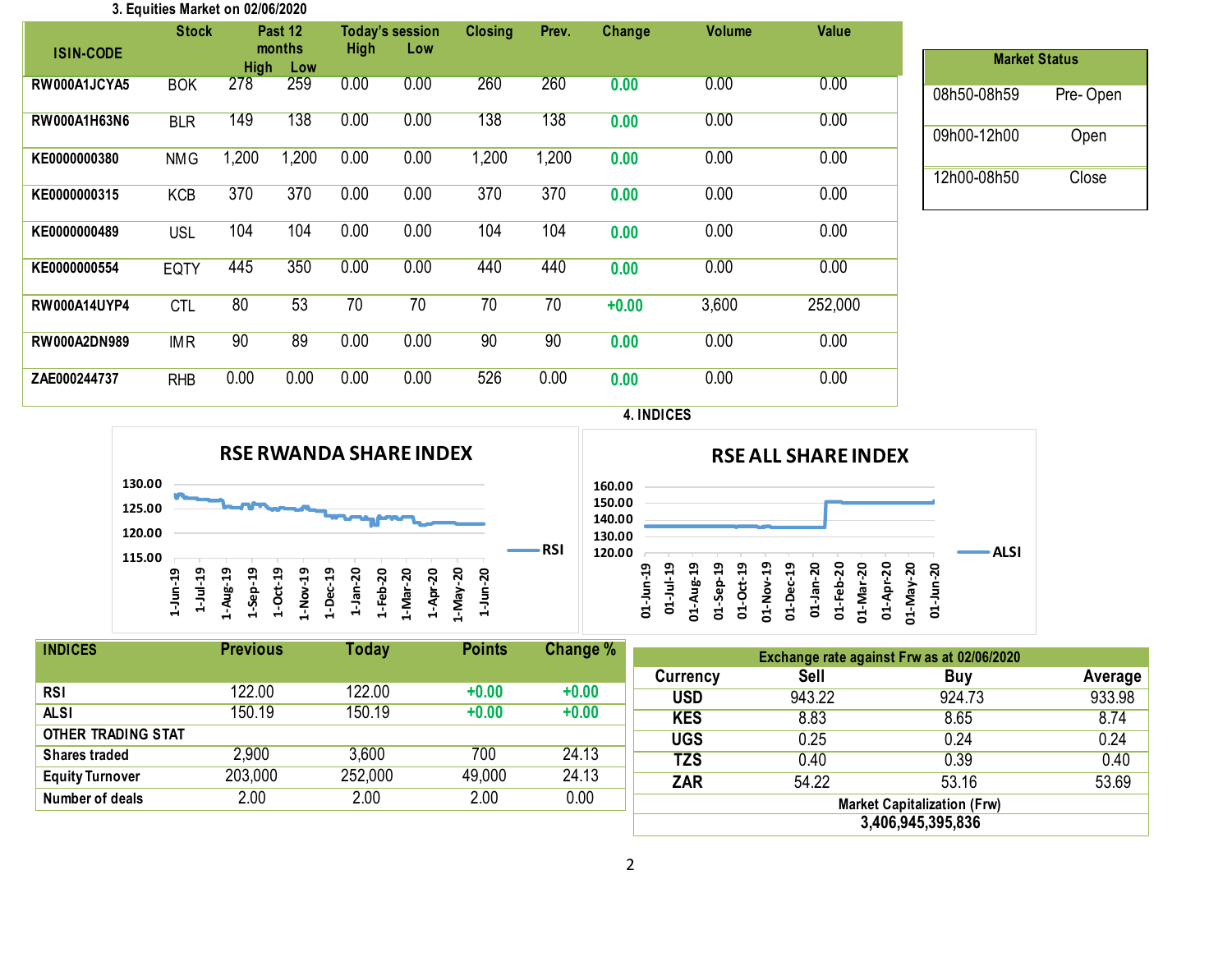#### **5. Bond market on 02/06/2020**

# A**.** Government bonds

| <b>ISIN-CODE</b>    | <b>Status</b> | <b>Security</b> | <b>Maturity</b> | <b>Coupon rate</b> | Close.       | Prev.        | <b>Bids</b> | <b>Offers</b> | <b>Bond traded</b> |
|---------------------|---------------|-----------------|-----------------|--------------------|--------------|--------------|-------------|---------------|--------------------|
|                     |               |                 |                 |                    | <b>Price</b> | <b>Price</b> |             |               |                    |
| RW000A1ZTAM0        |               | FXD4/2014/7yrs  | 19/11/2021      | 12.475%            | 103          | 100.1        | 0.00        | 0.00          | 0.00               |
| <b>RW000A1Z2RJ7</b> |               | FXD2/2015/10yrs | 25/05/2025      | 12.925%            | 102.33       | 102.5        | 0.00        | 0.00          | 0.00               |
| RW000A1Z5Z93        |               | FXD3/92015/5yrs | 21/08/2020      | 11.950%            | 104.57       | 103          | 0.00        | 0.00          | 0.00               |
| RW000A187NK1        |               | FDX1/2016/5yrs  | 19/02/2021      | 12.00%             | 101.9        | 100.3        | 0.00        | 0.00          | 0.00               |
| RW000A182K48        |               | FXD2/2016/15Yrs | 09/05/2031      | 13.5%              | 105.5        | 103.2        | 0.00        | 0.00          | 0.00               |
| RW000A185V91        |               | FXD 3/2016/5Yrs | 20/08/2021      | 12.25%             | 106          | 100.5        | 0.00        | 0.00          | 0.00               |
| <b>RW000A19D0U5</b> |               | FXD1/2017/5Yrs  | 18/02/2022      | 12.375%            | 106.7        | 102.6        | 0.00        | 0.00          | 0.00               |
| RW000A19JG53        |               | FXD2/2017/7Yrs  | 17/05/2024      | 12.675%            | 106          | 106          | 0.00        | 0.00          | 0.00               |
| <b>RW000A19NL84</b> |               | FXD3/2017/5Yrs  | 19/08/2022      | 12.200%            | 101          | 102.5        | 0.00        | 0.00          | 0.00               |
| RW000A19S1Q4        | Re-opened     | FXD4/2017/7Yrs  | 15/11/2024      | 12.40%             | 103          | 105.2        | 0.00        | 0.00          | 1,000,000          |
| RW000A19W8Z4        |               | FXD1/2018/5Yrs  | 17/02/2023      | 11.80%             | 101.3        | 102.1        | 0.00        | 0.00          | 0.00               |
| <b>RW000A19HS6</b>  | Re-opened     | FXD2/2018/10Yrs | 12/05/2028      | 12.50%             | 102          | 100.05       | 0.00        | 0.00          | 2,000,000          |
| RW000A194997        | Re-opened     | FXD3/2018/15Yrs | 05/08/2033      | 12.9%              | 103.5        | 103.5        | 0.00        | 0.00          | 0.00               |
| RW000A2RUZ00        |               | FXD4/2018/3Yrs  | 19/11/2021      | 11.150%            | 102          | 102          | 0.00        | 0.00          | 0.00               |
| RW000A2RYEG9        | Re-opened     | FXD1/2019/7Yrs  | 13/02/2026      | 11.850%            | 100.4        | 106.7        | 0.00        | 0.00          | 0.00               |
| RW000A2R26W1        | Re-opened     | FXD2/2019/5Yrs  | 17/05/2024      | 11.300%            | 100.1        | 105          | 0.00        | 0.00          | 0.00               |
| RW000A2R64M3        | Re-opened     | FXD3/2019/20Yrs | 29/07/2039      | 13.250%            | 102.6        | 102.6        | 0.00        | 0.00          | 0.00               |
| RW000A2SA2Y9        | Re-opened     | FXD4/2019/3Yrs  | 18/11/2022      | 10.950%            | 102          | 100          | 0.00        | 0.00          | 0.00               |
| <b>RW000A2SA2Z6</b> | Re-opened     | FXD5/2019/7Yrs  | 13/11/2026      | 11.550%            | 103.4462     | 102.1947     | 0.00        | 0.00          | 0.00               |
| <b>RW000A2SB2X0</b> |               | FXD1/2020/3Yrs  | 20/01/2023      | 10.800%            | 100          | 100          | 0.00        | 0.00          | 0.00               |
| <b>RW000A28UBB2</b> |               | FXD2/2020/15Yrs | 02/02/2035      | 12.550%            | 105          | 101          | 0.00        | 0.00          | 0.00               |
| <b>RW000A28VKN6</b> |               | FXD3/2020/3Yrs  | 24/03/2023      | 10.650%            | 103          | 101          | 0.00        | 0.00          | 0.00               |
| <b>RW000A28XYS2</b> |               | FXD4/2020/10Yrs | 10/05/2030      | 12.150%            | 101.95       | 101.8        | 0.00        | 0.00          | 40,000,000         |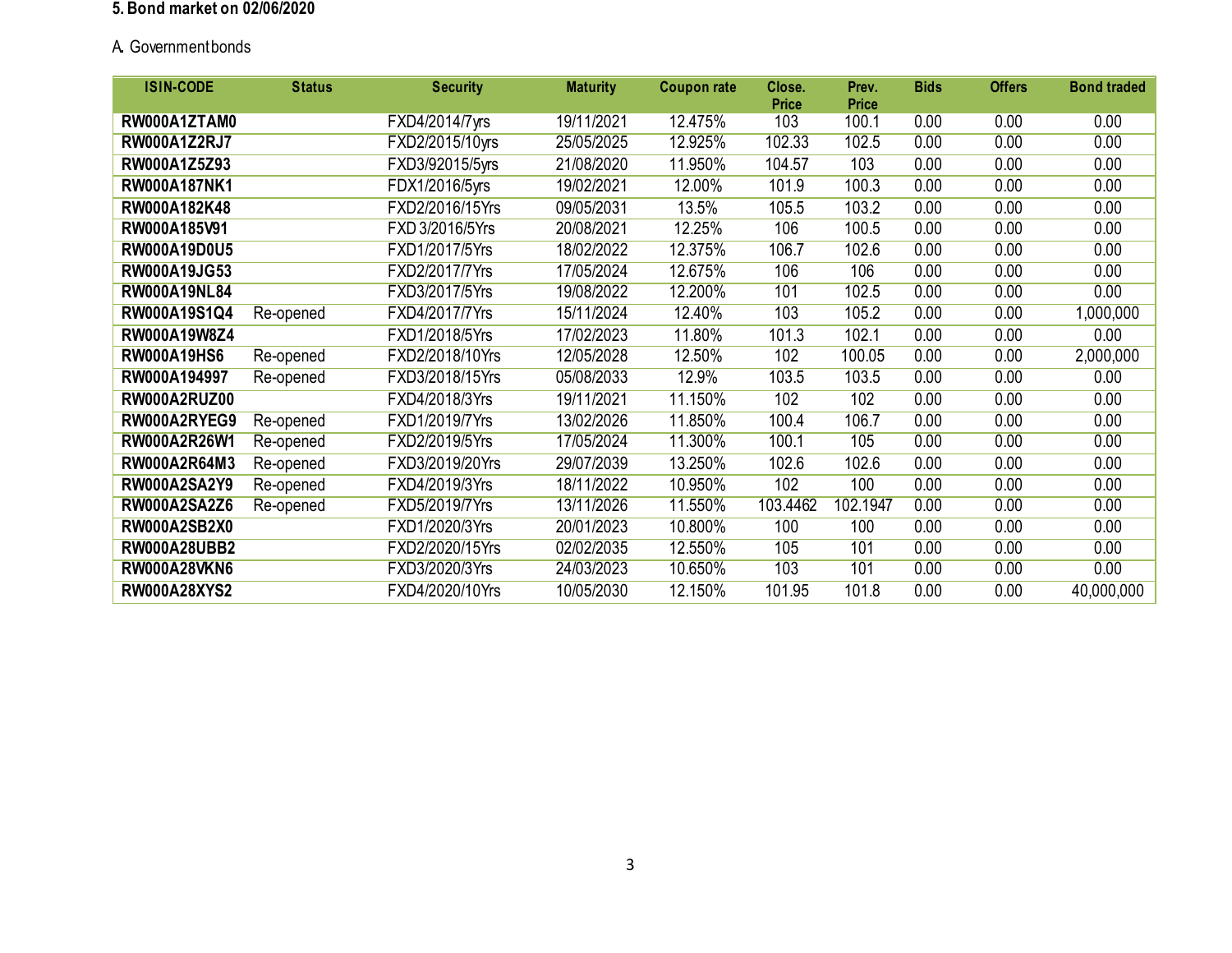# **6. CORPORATE NEWS**

- **The Directors of KCB Group Plc. have recommended a final dividend of KShs. 2.50 having paid an interim dividend of KShs. 1.00 for each ordinary share of KShs. 1.00 on the issued and paid up share capital of the company subject to shareholder approval. The final dividend will be payable to the members of the company on the share register at the close of business on Monday, 27 April 2020. If approved, the full dividend per share for the year ended 31 December, 2019 will be KShs. 3.50 for each ordinary share of KShs. 1.00.**
- **Equity Group Holdings Plc's Board of Directors have withdrawn the Proposed Dividend Recommendation and instead recommend to shareholders that no dividend will be paid for the financial year ended 31st December, 2019 after considering the events that have taken place since the financial results of the company for the year 2019 were released and particularly the effects of the COVID-19 pandemic to both the world and the Kenya economy.**
- **The Annual General Meeting of Shareholders of BK Group Plc. has approved a final dividend for the year ended 31st December, 2019 at the annual dividend of Frw 14.4 per ordinary share subject to withholding tax, where applicable be payable to shareholders whose applicable to shareholders whose name(s) stand on the register of members of the company as of close of business on 12th June, 2020. As recommended by the Regulator BNR, the dividend payment for 2019 is deferred to 2021 when the uncertainties arising from the COVID-19 pandemic and its impact on liquidity will have been moderated.**
- **Given the significant uncertainties on the extent and duration of the disruption as a result of the COVID-19 outbreak, BRALIRWA Plc. Board of Directors have taken steps to protect the company cash flow to preserve liquidity in the interest of the company, and as such proposed not to pay out any dividend on the 2019 result. This proposal will also be subject to approval during the upcoming Annual General Meeting.**
- **The Board of Directors of Crystal Telecom Ltd approved a dividend declaration of Frw 3.72 per share to be paid out to the shareholders upon ratification at the next Annual General Meeting.**
- **The Directors of Nation Media Group Plc didn't recommend payment of a final dividend and recommended, subject to approval by the CMA, the Nairobi Securities Exchange Plc and the shareholders at the Annual General Meeting, a bonus share issue of one new fully paid ordinary share for every ten shares held in the capital of the Company, to the shareholders on the register of members at the close of business on 12th June, 2020. The new shares shall not qualify for payment of any dividend for the year 2019.**